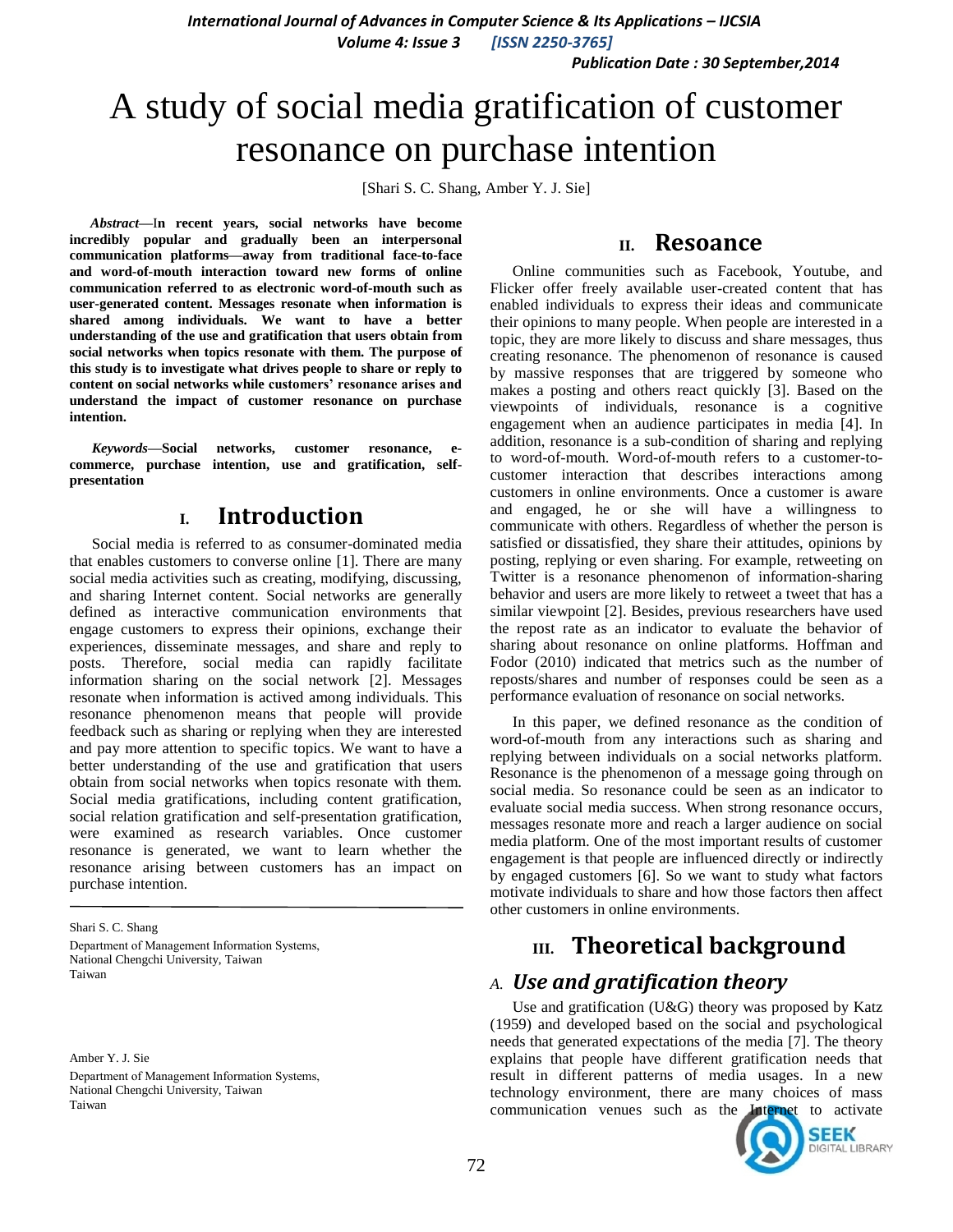#### *Publication Date : 30 September,2014*

audiences to select and satisfy their needs [8]. Therefore, U&G suggests that different choices of media usage are used according to peoples' needs in order to satisfy their demands. In sum, different peoples' motivations result in different media usage.

Use and gratification theory speculates that people are goal directed with regard to their needs and motivations. Social and psychological literature has indicated five categories of use and gratification needs that result in people using mass media [9]. These needs include functions of cognitive, affective, social integrative, personal integrative, and tension release [9]. Cognitive needs are related to acquiring information for knowledge or a better understanding. Affective needs are related to aesthetic, pleasurable, and emotional experiences. Social-integrative needs are related to contact with family, friends, and others. Personal-integrative needs are related to the desire for an individual to be more credible and confident of their status. Tension-release needs are related to escape.

Hirschman and Holbrook (1982) classify two dimensions that include utilitarian and hedonic value in the area of consumer consumption. Information is one of the most important dimensions in use and gratification theory for users of social networks [11]. Jahn and Kunz (2012) mention that the functional and hedonic values in content play important roles for users" browsing information on social-network fan pages. Thus, cognitive needs and affective needs could be categorized into two values of content gratification here. Chu and Kim (2011) state that social relationship-related factors are crucially related to all activities on social network platforms. The components of social relationships on a social network are tie strength, homophily, trust, and interpersonal influence [13]. Therefore, social-integrative needs are related to social-relationship gratification. Tufekci (2008) states that people participate in activities on social networks because customer behavior could be recognized as a form of selfpresentation as theorized by Goffman (2002). Hence, personal-integrative needs could be seen as self-presentation gratification. Exploring customer resonance, we think that the motivation of escape in tension-released needs is not feasible. So we discard this construct and do not discuss it here. Therefore, to view customer resonance on social media, we divide it into three dimensions of gratification: content gratification, social-relation gratification, and self-presentation gratification.

# *B. Content gratification*

The most important reason that people take part in social networking is to gather information or provide information to others. According to Hirschman and Holbrook (1982), consumer consumption is divided into utilitarian and hedonic by their perceived values. Hence, in the field of content area, we divide the utilitarian and hedonic function into two values delivered on the social network.

Utilitarian is one dimension through which to evaluate consumer attitudes [15]. Bloch and Richins (1983) define utilitarian value as a customer-involving process such as collecting information out of necessity rather than recreation. Utilitarian value is mostly relevant to "an errand," "work," or "useful" [16]. It is a cognitively consumptive object that means "how useful or beneficial the object is." Based on an information perspective, Jin, Cheung et al. (2009) also define information usefulness as the degree to which information is perceived by individuals to be helpful and informative. Thus, the utilitarian value of content means how useful or beneficial the information is on social networks [15]. For example, individuals are more likely to talk about topics when they feel they are well informed [1]. Hence, we consider that when more detailed information exists, people might be more willing to discuss and share the message. Thus, the following hypothesis is developed:

#### **H1A: The utilitarian value of content is positively related to resonance on social networks.**

The other dimension through which to evaluate consumer attitudes is hedonic value [15]. Hirschman and Holbrook (1982) define hedonic consumption as involving emotional arousal and feelings such as joy, jealousy, fear, rage, and rapture. It is a cognitively consumption object meaning "how pleasant and agreeable those associated feelings are." Therefore, the hedonic value of content means how pleasant and agreeable the feelings associated with the benefits of information on social networks [15]. In the online environment, content often reflect an author's emotional state such as someone's evaluation or judgment about a topics or product [2]. In addition, content that is fun, surprising, highly visible, with emotional attributes is more likely to promote conversation and sharing of information [1]. Mangold and Faulds (2009) state that people like to discuss something that they feel is outrageous or something that makes them feel special. So emotional messages are a successful factor in getting customers to pass messages along [18]. For example, Stieglitz and Dang-Xuan (2013) find that emotional Twitter messages tend to be retweeted quickly and more often than neutral messages. In other words, customers are more likely to tell others things they are emotionally connected to. In sum, researchers have suggested that emotional content is a main driver of information diffusion that results in user informationsharing behavior [2]. Thus, the following hypothesis is developed:

**H1B: The hedonic value of content is positively related to resonance on social networks.**

# *C. Social relation gratification*

Chu and Kim (2011) develop a conceptual model of social relation that has an influence on customer engagement that includes five factors: tie strength, homophily, trust, and normative and informational-interpersonal influence are all important factors resulting in word-of-mouth behavior.

Tie strength refers to "the potency of the bond between members of a network" [24]. Researchers divided strength of a relationship can be divided strong and weak relation and users are connected not only by one type of relationship [21,27]. Strong ties such as close friends or family means that we develop deep relationships with these people and a strong tie of social relation means that we are within an individual"s personal network in order to provide substantive and emotional support [23]. One the other hand, weak ties such as

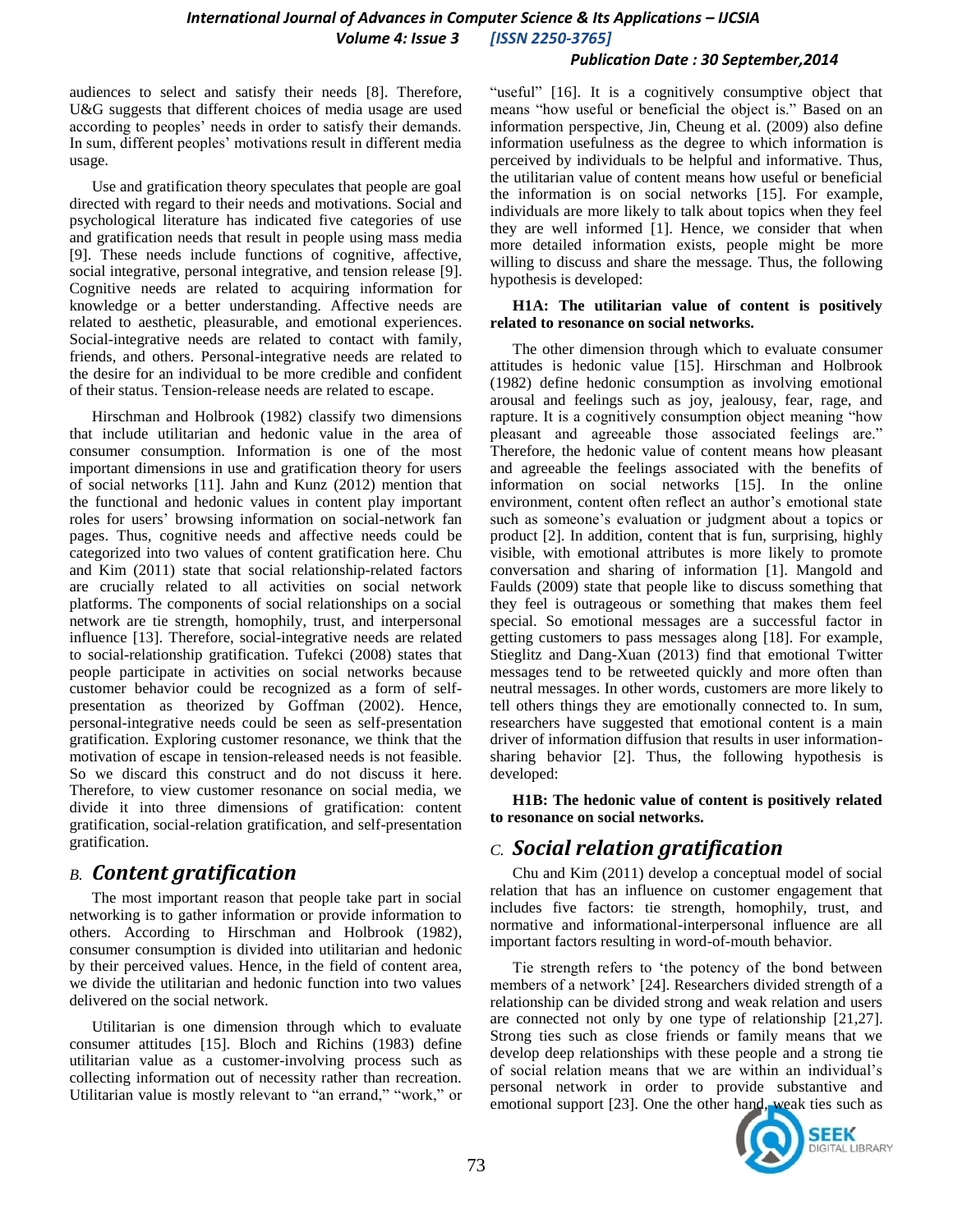#### *Publication Date : 30 September,2014*

acquaintances seeking information on specific topic are those that we would not develop a deep relationship with and weak ties of social relation are often among weaker and less personal social relationships [23]. While customer browsing on social networks, choices of different kinds of products may be influenced by both stable and intimate "strong-tie" interactions and randomly or remotely connected "weak ties" [13]. For example, friendships on YouTube could be seen as based on users" interests and tastes [37]. Users can follow their friends or classmates to learn about their online actions. This is called a strong tie. On the other hand, users can communicate with people whose identity they may not know to acquire information. In other words, we consider that strong ties definitely have an impact between individuals or groups replying to posts from their friends, but the anonymous characteristic of weak ties on social network sites will make individuals more willing to express their opinions or share posts with their friends. Therefore, the following hypothesis is developed:

#### **H2A: The tie strength of a social relation is positively related to resonance in a social network.**

The definition of homophily is the degree to which individuals who interact with others have certain similar characteristics [25]. In an online environment, individuals like to find others with similar interests and with whom they feel would be a member of their community. Sometimes people spread an online message because they want to meet others who share their interests [39]. For example, on YouTube's social network platform people who reply and share usergenerated contents such as videos based on user interests could be characterized as a phenomenon of homophily between users [37]. From the perspective of sociology, people who feel a high level of similarity -tend to form relationships [28]. In addition, individuals are more likely to communicate and interact with those who share similar attributes. In other words, interpersonal communication often happens under conditions in which two individuals have similar preferences [13]. According to the above discussion, the following hypothesis is developed:

#### **H2B: Homophily within a social relation is positively related to resonance in a social network.**

Trust is defined as a willingness to rely on an exchange with partners in whom one has confidence [30]. Morgan and Hunt (1994) also define trust as the perception of confidence in the exchange partner"s reliability and integrity and state that trust can be seen as an important factor to maintaining successful relationships. In an online virtual community, trust is an essential factor for individuals who take part in exchange messaging to other member. In social media, reputation helps to identify the status of others and is considered a matter of trust, referring to people and content [21]. The reputation of a video may be based on the "counts of views," "ratings" or "number of comments and replies" on the YouTube platform content [21]. Thus trust is one factor that affects customerengagement behavior in a customer-based relationship [40]. From the users in online environments, Ridings, Gefen et al. (2002) suggest that trust plays an important role in disseminating messages or exchanging information. Most

individuals on social networks are relatively invisible rather face-to-face; thus, it is hard to communicate or share information. As a result, a higher level of trust will lead to a higher level of word-of-mouth behavior. We assume that trust can create an open atmosphere in which communication and sharing are more likely to occur. Therefore, the following hypothesis is developed:

#### **H2C: Trust within a social relation is positively related to resonance in a social network.**

Interpersonal influence is an important social factor that affects customer decision-making [13,32,33]. Interpersonal influence could be classified into two dimensions: normative influences and informational influences [35]. The definition of normative influences is the idea of corresponding to expectations from others, which affects attitudes, norms and values [31]. People who have a high level of normative influence are more likely to correspond to others' expectations and seek others' approval [13]. In the online environment, Dholakia, Bagozzi et al. (2004) have mentioned that individuals hope to receive acceptance and approval from other members [34]. Many individuals take part in activities to escape their loneliness, find other members who have similar interests, or obtain approval from others [34]. For instance, people taking part in YouTube could be seen as representing a form of normative influence because users customize their personal pages in order to obtain peer recognition from interacting with other users [37]. According to the studies discussed above, we consider that people who refer to a high degree of normative influence tend to communicate, reply, or share information because they want to be accepted or find others who have the same interests. Thus, the following hypothesis is developed:

#### **H2D: Normative influences of a social relation are positively related to resonance in a social network.**

The definition of informational influence is the tendency to accept information from others and the degree to which an individual is directed to search topics, products, or brand [35]. People who have a high level of informational influence tend to gain more social benefits such as friendship, supports, or knowledge in an online environment [34]. In addition, Chu and Kim (2011) state that people who with a high level of informational influence are likely to obtain information and acquire useful contacts from others while they seek or decide whether to buy. According to the above viewpoints, people who refer to a high degree of informational influence tend to communicate, reply, or share information because they want to obtain more useful information from others in social networks. Thus, the following hypothesis is developed:

**H2E: Informational influences of social relation are positively related to resonance in a social network.**

# *D. Self-presentation gratification*

Self-presentation is built as identity and social performance in Goffman"s theory and defined such that people want more self-assurance and personal identity in a social environment [12]. People who display signs and symbols would communicate their desired impression to others [38]. In

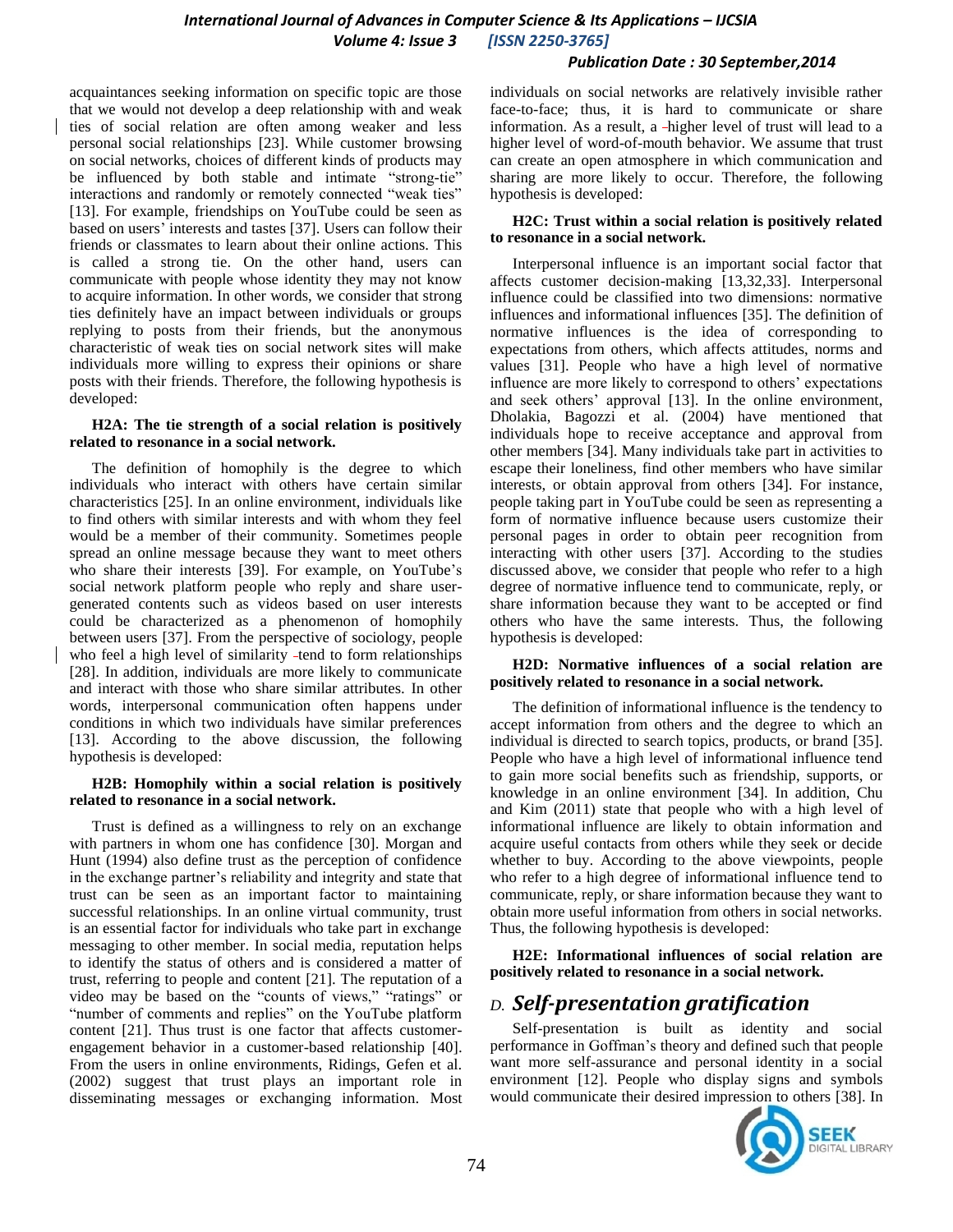recent years, social networks have become popular platforms for people to express themselves on. Tufekci (2008) has found that there are many activities on a social network that can be seen as a form of self-presentation according to the theory by Goffman (2002). People are willing to talk about certain topics online when those issues may present the way they want others to see them or sustain their desired self-image to others in a social network [1]. With the ease of creating a personal page, individuals engaging in the YouTube platform could be seen as self-expressive to others [37]. We suppose that if people have a strong intention to intensify their self-image, they communicate through talking more often, replying to posts from others, or even sharing posts or messages. Thus, the following hypothesis is developed:

**H3: Self-presentation is positively related to resonance in a social network.**

# *E. Purchase intention*

Purchase intention is a result of pre-purchase satisfaction [40]. In an online environment, consumers could be influenced by information on purchasing decisions [1]. In reality, usergenerated content is online information generated by customers, which is another form of word-of-mouth that would influence both an online and offline purchase [39]. Sharing action in resonance is one word-of-mouth contentcreation activity that influences purchasing decisions. An example of this is the social-shopping service Groupon, which sells discounts to customers online. These types of corporate make use of mapping a user's connectivity to share discount information on a social network [21]. The sharing of customer behavior leads to purchase intention and then to purchase. Form the perspective of customers, Mangold and Faulds (2009) mention that using search information to make purchase intentions in social media is a trustworthy platform through which to obtain information about products and services. Individuals read comments or opinions posted by other users before they make a purchase intention. Thus, we consider that people who search and see user-generated content with higher volumes of sharing will lead to a higherpurchase intention. So the following hypothesis is developed:

**H4: Resonance in a social network is positively related to purchase intention.**

# **IV. Methodology**

# *A. Research framework*

This study describes a better understanding of what factors potentially raise resonance while participating in socialnetwork activities and whether resonance among customers affects their intention to buy. The conceptual framework of this study is based on the use and gratification theory. We separately use content construct, the social-relation construct, and the self-presentation construct to develop the framework in which to explore customer resonance and purchase intention. The framework is examined in Fig. 1.

*Publication Date : 30 September,2014*



Figure 1. Constructs definition and research framework.

# *B. Data collection*

We will focus on three social media platforms that provide user-generated content in which customer can discuss new products or recommendations for specific product categories. The social network platforms we selected not only have usergenerated content but also product- or service-directed websites that promote discussion and purchasing among users. We will then separately offer three kinds of questionnaires for each social network platform to customers. For each questionnaire, we will provide one type of user-generated content such as product reviews to other users who are engaged in social network platforms to browse and ask them to answer questions on the questionnaire.

# *C. Measurement and data analysis*

We use multi-item scales to test the constructs in our model according to collected data from different social network platforms. Each construct is designed by adapting existing scales and modified to accommodate the research construct. The measurement of informational and hedonic value of content gratification is adapted from the scale from Jahn and Kunz (2012) . The hedonic scales were also based on those designed by Babin, Darden et al. (1994) . For tie strength, homophily, trust, interpersonal influence we adapted from the social-relation conceptual model via the social network from Chu and Kim (2011). Self-presentation gratification scales were based on the social-value component of customer-value framework from Jahn and Kunz (2012) . Customer-resonance scales were based on Chiu, Hsu et al. (2006) and this study. The measurement of purchase intention is based on the scale from Lu, Zhao et al. (2010). The constructs contain several observable indicators that represent some questions on the questionnaire. All survey items are evaluated by five-point interval scales, ranging from 1 (strong disagree) to 5 (strong agree). A two-step approach was employed to analyze the data. In the first phase, confirmatory factor analysis (CFA) would be performed to access the goodness of fit, composite reliability, and construct validity of the measurement model. In the second phase of the analysis, we will test the proposed hypotheses by using a structural equation model with a maximum- likelihood method to test the relationship among constructs. Each construct is estimated by AMOS 7.0 and SPSS 17.0.